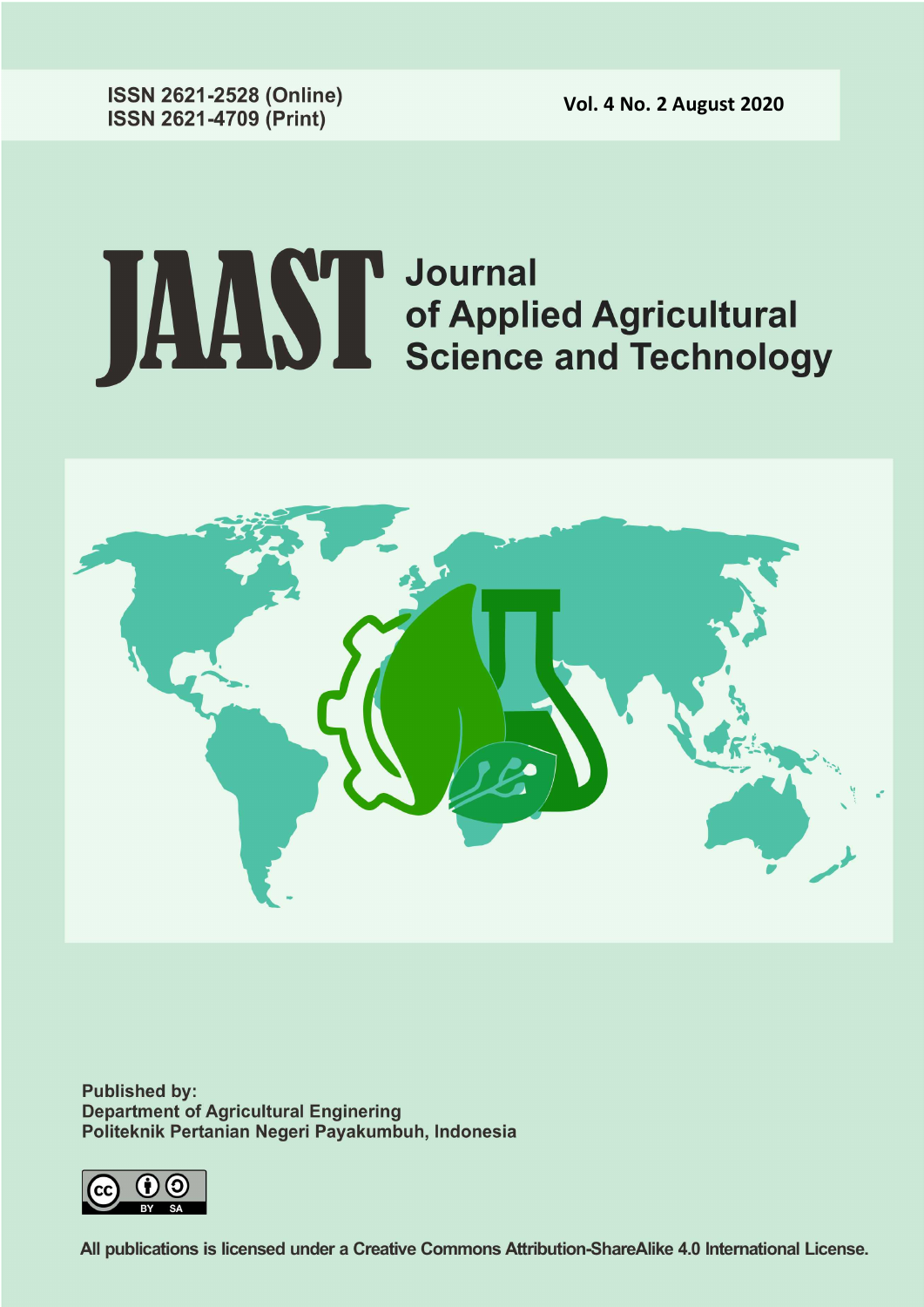# **Journal of Applied Agricultural Science and Technology (JAAST)**

Journal of Applied Agricultural Science and Technology (JAAST) is an international journal, focuses on applied agricultural science and applied agricultural technology in particular: agricultural mechanization, food sciences, food technology, agricultural information technology, agricultural economics, agricultural statistics, bioinformatics, farm structure, farm power, agricultural machinery, irrigation and drainage, land and water resources engineering, renewable energy, environment, crop production, and crop protection.

JAAST has been **ACCREDITED** by the Ministry of Research, Technology and Higher Education (RistekDikti) of The Republic of Indonesia as an achievement for the peerreviewed journal. The recognition published in Director Decree No. **10/E/KPT/2019** April 4, 2019, effective from Vol 1 No 1 2017.

This journal provides immediate open access to its content on the principle that making research freely available to the public supports a greater global exchange of knowledge. The journal can be accessed at www.kinfopolitani.com

Benefits of open access for the author, include:

- Free access for all users worldwide
- Increased visibility and readership
- Rapid publication

The works/articles in the Journal of Applied Agricultural Science and Technology are bound to Creative Commons Attribution License (CC BY-SA 4.0)

Journal of Applied Agricultural Science and Technology, with registered number ISSN: 2621-2528 (online), ISSN: 2621-4709 (print) has been indexed on:



The journal has been listed in:

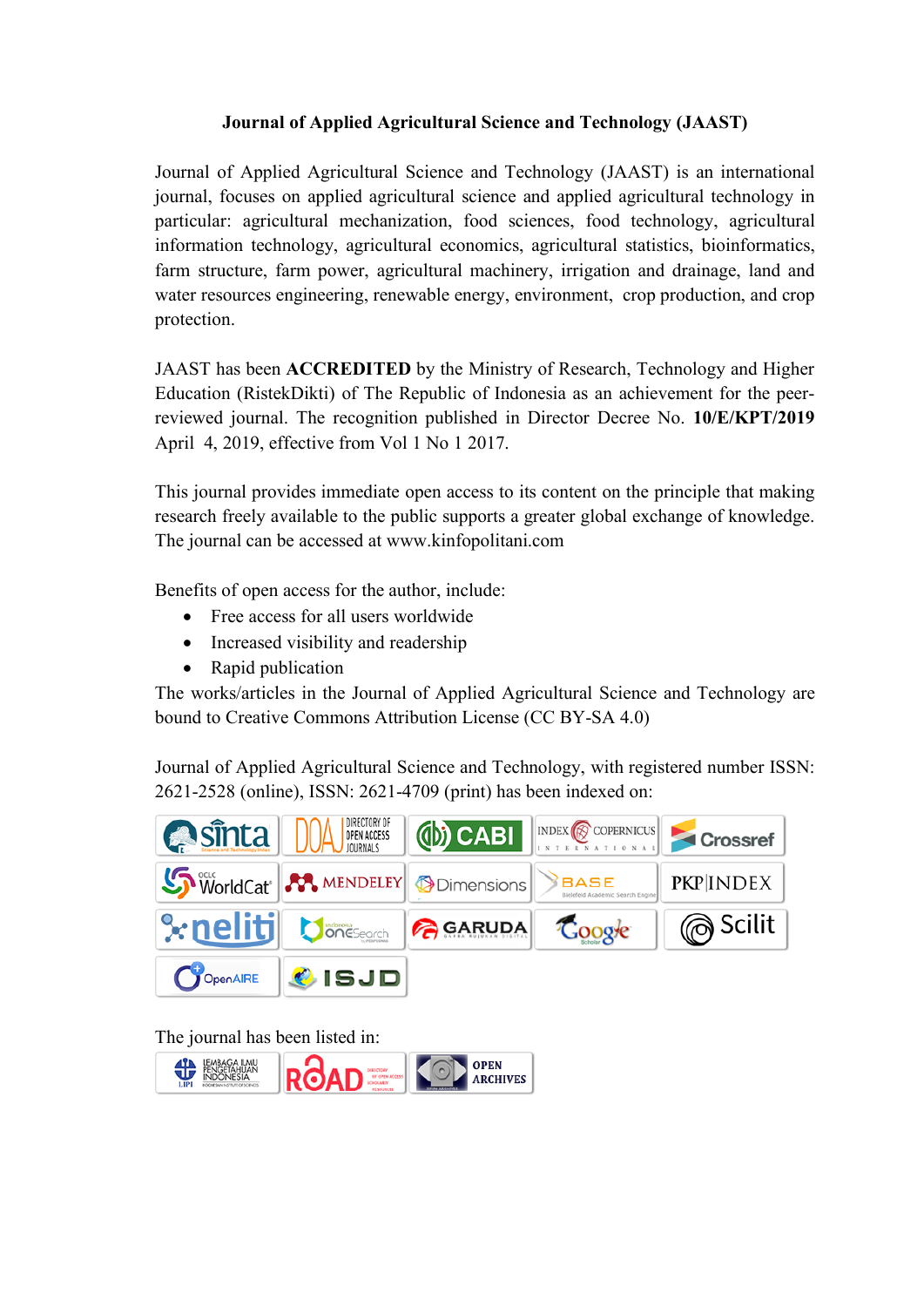### **EDITORIAL TEAM**

#### **Editor in Chief** Dr. Edi Syafri, ST, M.Si. Scopus ID: 57196348984 *Politeknik Pertanian Negeri Payakumbuh, Indonesia*

#### **Editorial Board Members:**

- 1. Assoc. Prof. Samsuzana Abd Aziz. Scopus ID: 57192693512 *Putra malaysia University, Malaysia*
- 2. Dr. Mavinkere Rangappa Sanjay. Scopus ID: 57042636700 *Ramaiah Institute of Technology, India*
- 3. Asst. Prof. Dr. Ravipat Lapcharoensuk. Scopus ID: 55998499200 *King Mongkut's Institute of Technology Ladkrabang, Thailand*
- 4. Ahmad Fadholi, S.Si, M.Sc, Ph.D. Scopus ID: 57195432490 *Universiti Kebangsaan Malaysia (UKM), Malaysia*
- 5. Dr. Eng. Muhammad Makky. Scopus ID: 55630259900 *Andalas University, Indonesia*
- 6. Dr. Arridina Susan Silitonga, ST, M.Eng. Scopus ID: 39262559400 *Medan State Polytechnic, Indonesia*
- 7. Ika Noer Syamsiana, ST, PhD. Scopus ID: 53265202500 *Malang State Polytechnic, Indonesia*
- 8. Dharma Aryani, S.T, M.T, Phd. Scopus ID: 35182491300 *Ujung Pandang State Polytechnic, Indonesia*
- 9. Dr. Nasmi Herlina Sari, ST, MT. Scopus ID: 57192905081 *Mataram University, Indonesia*
- 10. Dr. Farah Fahma, STP, MT. Scopus ID: 36536701900 *Bogor Agricultural University, Indonesia*
- 11. Dr. Mochamad Asrofi, ST. Scopus ID: 57193698037 *Jember University, Indonesia*
- 12. Jiban Shresta. *Nepal Agricultural Research Council, Nepal*

# **Technical Editors:**

- 1. Dr. Ir. Agustamar, M.P *Politeknik Pertanian Negeri Payakumbuh, Indonesia*
- 2. Dr. Ir. Susi Desminarti, M.Si. *Politeknik Pertanian Negeri Payakumbuh, Indonesia*
- 3. Aflizar, SP, MP, P.hD *Politeknik Pertanian Negeri Payakumbuh, Indonesia*

#### **Editorial Assistant:**

Yulia Chyntia Hariati, A.Md.T

# **Editorial Office**

Department of Agricultural Enginering, Politeknik Pertanian Negeri Payakumbuh Jl. Raya Negara Km.7 Tanjung Pati 26271 Kec. Harau Kab Limapuluh Kota Sumatera Barat

*https://kinfopolitani.com/index.php/JAAST* e-mail: jaastpolitani@gmail.com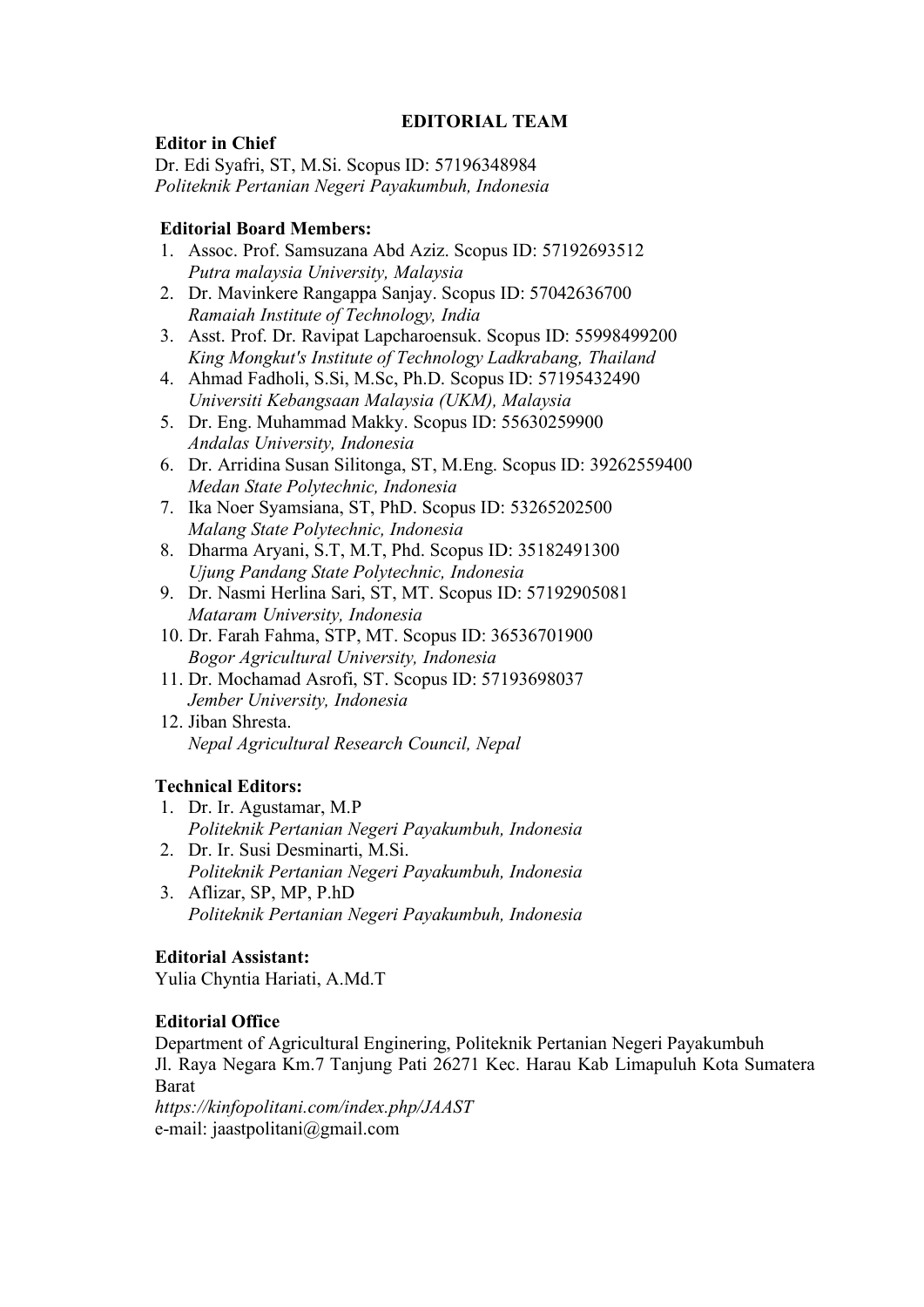#### **ACKNOWLEDGMENT**

On the behalf of editorial board, we would like to thank the reviewer for the contributions and efforts, without which it would be imposible to maintain the standard of peerreviewed journal in this issue.

*Prof. Yayan Sanjaya, Universitas Pendidikan Indonesia, Indonesia* Prof. Reni Desmiarti*, Bung Hatta University, Indonesia* Dr. Alfi Asben, *Andalas University, Indonesia* Dr. Haryuni, *Universitas Tunas Pembangunan Surakarta, Indonesia* Dr. fransina Latumahina, *Universitas Pattimura Ambon, Indonesia* Dr. Rilma Novita, *Politeknik Pertanian Negeri Payakumbuh, Indonesia* Fidela Violalita, S.TP, MP, *Politeknik Pertanian Negeri Payakumbuh, Indonesia* Dr. Diah Kusumawaty, M.Si*, Universitas Pendidikan Indonesia, Indonesia* Dr. I Putu Santikayasa*, IPB University (Institut Pertanian Bogor), Indonesia* Jhon Hardy Purba*, Universitas Panji Sakti, Indonesia* Syamsu Alam*, Halu Oleo University, Indonesia* Dr. Danner Sagala*, Universitas Prof. Dr. Hazairin SH. Bengkulu, Indonesia* Syamsu Alam*, Halu Oleo University, Indonesia* Aah Ahmad Almulqu*, Politeknik Pertanian Negeri Kupang, Indonesia* Farida*, STKIP PGRI Sumatera Barat, Indonesia* Ir. Darwin H Pangaribuan, M.Sc, Ph.D*, University of Lampung, Indonesia* Dr. Turhadi, MSi*, Pusat Penelitian Bioteknologi dan Bioindustri Indonesia* Rince Alfia Fadri, S.ST, M.Biomed, *Politeknik Pertanian Negeri Payakumbuh, Indonesia*